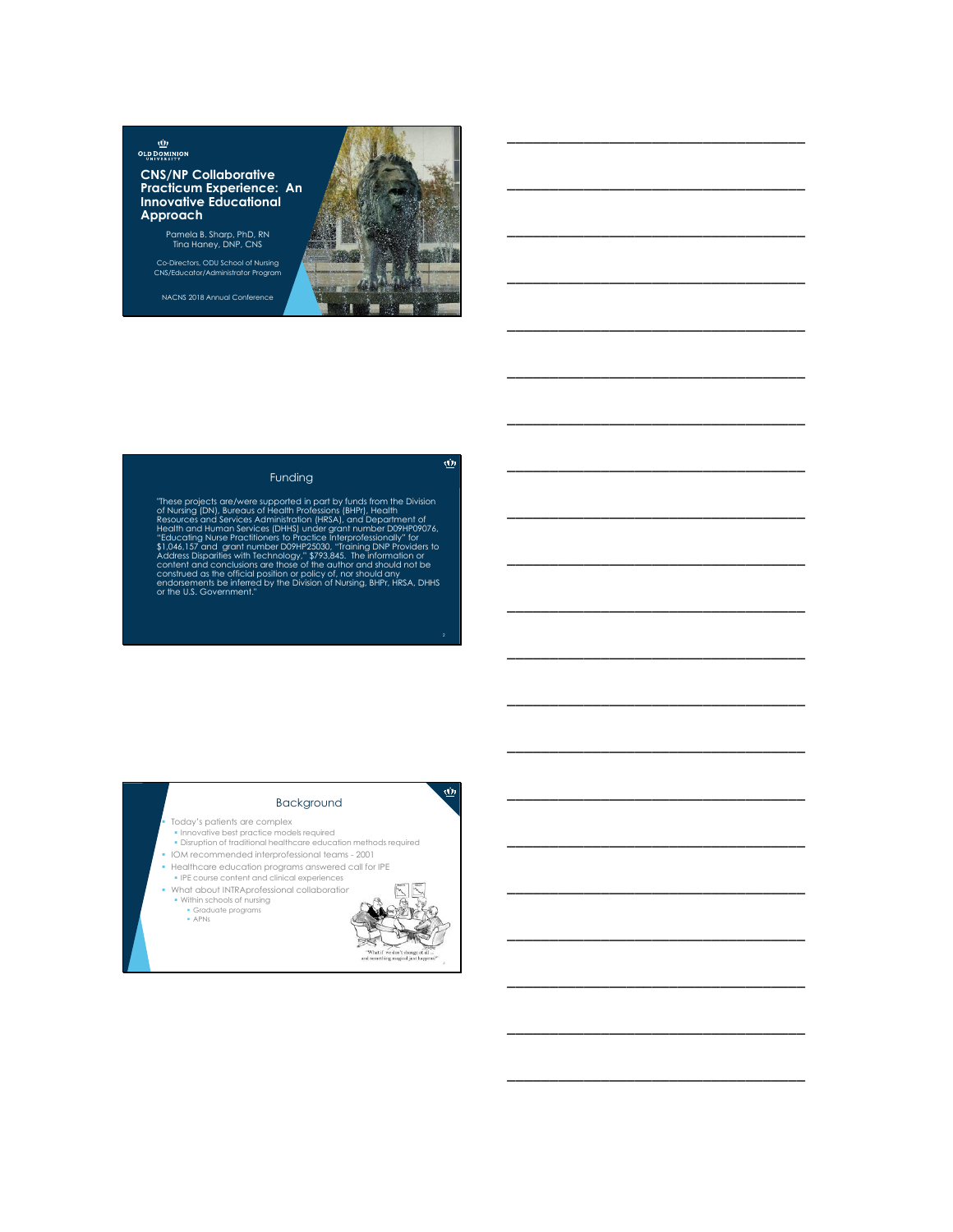# Traditional Graduate Nursing Programs

- Separate practicum courses & clinical sites by roles
- Different & distinct objectives for clinical training Little interaction for APN roles
- 
- Few academic intraprofessional collaborative opportunities
- "3-Ps" (Pharm, Patho, & Physical Assessment) Taken very early in the curricula Before formation of any professional identity
- 
- Many offered via online or hybrid format Decreasing opportunities to develop understanding and appreciation: Other roles Responsibilities and scope of practice
	-

#### CNS/NP Relationship

- APNs often work in silos rather than teams Function in parallel or direct competition Resulting in inefficient, costly patient care
- **Lack of understanding of CNS role**
- By healthcare providers & community members Adds to the divide



4

 $\underline{\vec{w}}$ 

 $\dot{\mathbf{w}}$ 

\_\_\_\_\_\_\_\_\_\_\_\_\_\_\_\_\_\_\_\_\_\_\_\_\_\_\_\_\_\_\_\_\_\_\_

\_\_\_\_\_\_\_\_\_\_\_\_\_\_\_\_\_\_\_\_\_\_\_\_\_\_\_\_\_\_\_\_\_\_\_

\_\_\_\_\_\_\_\_\_\_\_\_\_\_\_\_\_\_\_\_\_\_\_\_\_\_\_\_\_\_\_\_\_\_\_

\_\_\_\_\_\_\_\_\_\_\_\_\_\_\_\_\_\_\_\_\_\_\_\_\_\_\_\_\_\_\_\_\_\_\_

\_\_\_\_\_\_\_\_\_\_\_\_\_\_\_\_\_\_\_\_\_\_\_\_\_\_\_\_\_\_\_\_\_\_\_

\_\_\_\_\_\_\_\_\_\_\_\_\_\_\_\_\_\_\_\_\_\_\_\_\_\_\_\_\_\_\_\_\_\_\_

\_\_\_\_\_\_\_\_\_\_\_\_\_\_\_\_\_\_\_\_\_\_\_\_\_\_\_\_\_\_\_\_\_\_\_

\_\_\_\_\_\_\_\_\_\_\_\_\_\_\_\_\_\_\_\_\_\_\_\_\_\_\_\_\_\_\_\_\_\_\_

\_\_\_\_\_\_\_\_\_\_\_\_\_\_\_\_\_\_\_\_\_\_\_\_\_\_\_\_\_\_\_\_\_\_\_

\_\_\_\_\_\_\_\_\_\_\_\_\_\_\_\_\_\_\_\_\_\_\_\_\_\_\_\_\_\_\_\_\_\_\_

\_\_\_\_\_\_\_\_\_\_\_\_\_\_\_\_\_\_\_\_\_\_\_\_\_\_\_\_\_\_\_\_\_\_\_

\_\_\_\_\_\_\_\_\_\_\_\_\_\_\_\_\_\_\_\_\_\_\_\_\_\_\_\_\_\_\_\_\_\_\_

\_\_\_\_\_\_\_\_\_\_\_\_\_\_\_\_\_\_\_\_\_\_\_\_\_\_\_\_\_\_\_\_\_\_\_

\_\_\_\_\_\_\_\_\_\_\_\_\_\_\_\_\_\_\_\_\_\_\_\_\_\_\_\_\_\_\_\_\_\_\_

\_\_\_\_\_\_\_\_\_\_\_\_\_\_\_\_\_\_\_\_\_\_\_\_\_\_\_\_\_\_\_\_\_\_\_

\_\_\_\_\_\_\_\_\_\_\_\_\_\_\_\_\_\_\_\_\_\_\_\_\_\_\_\_\_\_\_\_\_\_\_

\_\_\_\_\_\_\_\_\_\_\_\_\_\_\_\_\_\_\_\_\_\_\_\_\_\_\_\_\_\_\_\_\_\_\_

\_\_\_\_\_\_\_\_\_\_\_\_\_\_\_\_\_\_\_\_\_\_\_\_\_\_\_\_\_\_\_\_\_\_\_

\_\_\_\_\_\_\_\_\_\_\_\_\_\_\_\_\_\_\_\_\_\_\_\_\_\_\_\_\_\_\_\_\_\_\_

\_\_\_\_\_\_\_\_\_\_\_\_\_\_\_\_\_\_\_\_\_\_\_\_\_\_\_\_\_\_\_\_\_\_\_

\_\_\_\_\_\_\_\_\_\_\_\_\_\_\_\_\_\_\_\_\_\_\_\_\_\_\_\_\_\_\_\_\_\_\_



# Benefits of CNS/NP **Collaboration**

- Distinct roles, share common goals Significant potential for improving outcomes for patients & populations
- 
- Collaborative model: NP focuses on providing individualized primary care CNS partner focuses on coordination & transition of care
- Beneficial to:
- Rural & medically underserved clinics Patients with multiple chronic diseases requiring complex care coordination
- 

6

 $\dot{\underline{\omega}}$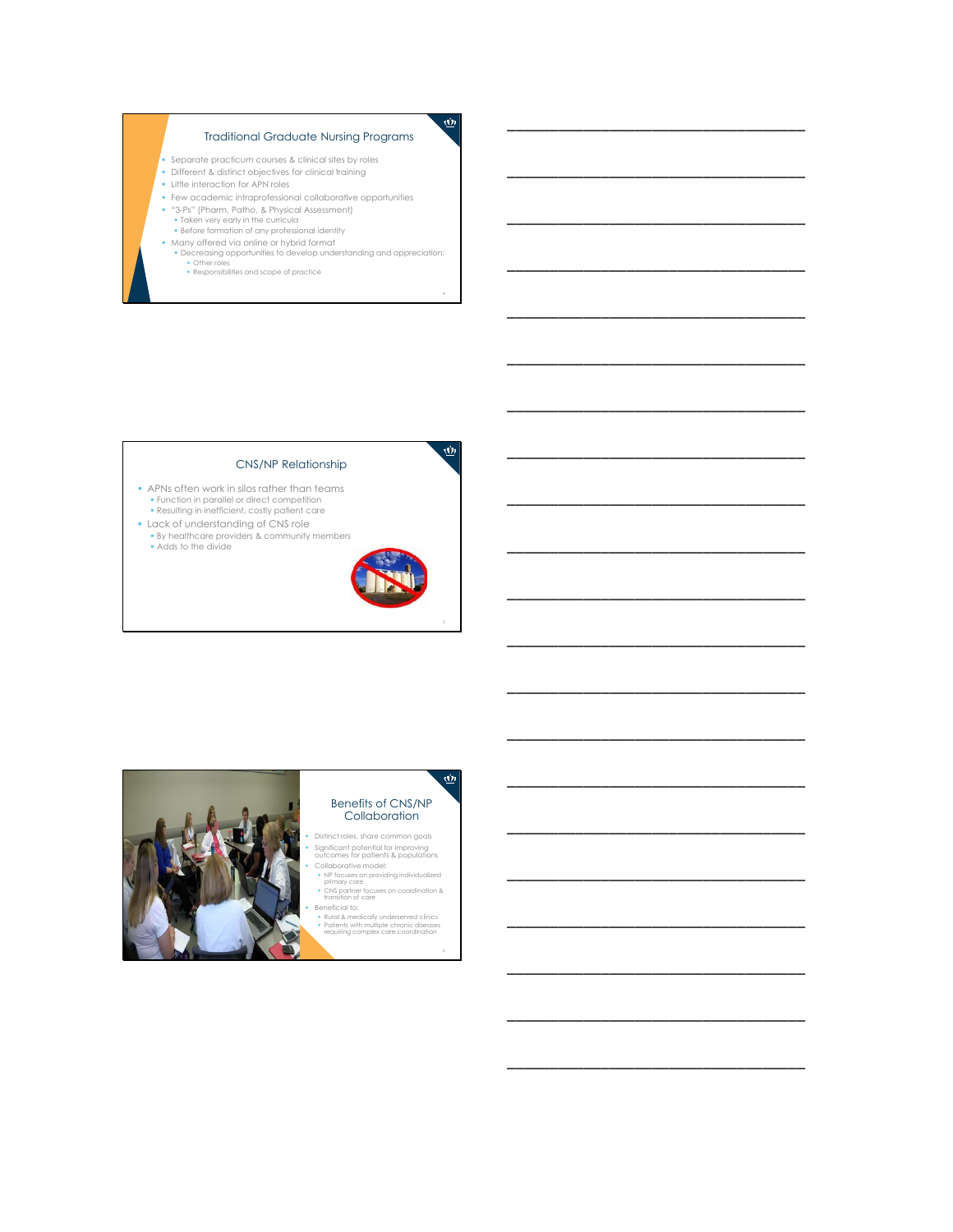#### Intraprofessional Pilot Clinical Practicum Experience

#### Fall 2015

- 
- Developed program for fraining & support of APN preceptors<br>• Improving APN preceptor skill<br>• Increasing student placements in rural & medically underserviced areas<br>• NP typically placed in tural & medically underserved a
- One-week training immersion experience
- NP/CNS student team paired in rural community-based clinic
- Two student volunteers
- 1 Family NP 1 Adult-Gero CNS/Educator
- Each completed 1 full clinical semester



 $\dot{\textbf{w}}$ 

\_\_\_\_\_\_\_\_\_\_\_\_\_\_\_\_\_\_\_\_\_\_\_\_\_\_\_\_\_\_\_\_\_\_\_

\_\_\_\_\_\_\_\_\_\_\_\_\_\_\_\_\_\_\_\_\_\_\_\_\_\_\_\_\_\_\_\_\_\_\_

\_\_\_\_\_\_\_\_\_\_\_\_\_\_\_\_\_\_\_\_\_\_\_\_\_\_\_\_\_\_\_\_\_\_\_

\_\_\_\_\_\_\_\_\_\_\_\_\_\_\_\_\_\_\_\_\_\_\_\_\_\_\_\_\_\_\_\_\_\_\_

\_\_\_\_\_\_\_\_\_\_\_\_\_\_\_\_\_\_\_\_\_\_\_\_\_\_\_\_\_\_\_\_\_\_\_

\_\_\_\_\_\_\_\_\_\_\_\_\_\_\_\_\_\_\_\_\_\_\_\_\_\_\_\_\_\_\_\_\_\_\_

\_\_\_\_\_\_\_\_\_\_\_\_\_\_\_\_\_\_\_\_\_\_\_\_\_\_\_\_\_\_\_\_\_\_\_

\_\_\_\_\_\_\_\_\_\_\_\_\_\_\_\_\_\_\_\_\_\_\_\_\_\_\_\_\_\_\_\_\_\_\_

\_\_\_\_\_\_\_\_\_\_\_\_\_\_\_\_\_\_\_\_\_\_\_\_\_\_\_\_\_\_\_\_\_\_\_

\_\_\_\_\_\_\_\_\_\_\_\_\_\_\_\_\_\_\_\_\_\_\_\_\_\_\_\_\_\_\_\_\_\_\_

\_\_\_\_\_\_\_\_\_\_\_\_\_\_\_\_\_\_\_\_\_\_\_\_\_\_\_\_\_\_\_\_\_\_\_

\_\_\_\_\_\_\_\_\_\_\_\_\_\_\_\_\_\_\_\_\_\_\_\_\_\_\_\_\_\_\_\_\_\_\_

\_\_\_\_\_\_\_\_\_\_\_\_\_\_\_\_\_\_\_\_\_\_\_\_\_\_\_\_\_\_\_\_\_\_\_

\_\_\_\_\_\_\_\_\_\_\_\_\_\_\_\_\_\_\_\_\_\_\_\_\_\_\_\_\_\_\_\_\_\_\_

\_\_\_\_\_\_\_\_\_\_\_\_\_\_\_\_\_\_\_\_\_\_\_\_\_\_\_\_\_\_\_\_\_\_\_

\_\_\_\_\_\_\_\_\_\_\_\_\_\_\_\_\_\_\_\_\_\_\_\_\_\_\_\_\_\_\_\_\_\_\_

\_\_\_\_\_\_\_\_\_\_\_\_\_\_\_\_\_\_\_\_\_\_\_\_\_\_\_\_\_\_\_\_\_\_\_

\_\_\_\_\_\_\_\_\_\_\_\_\_\_\_\_\_\_\_\_\_\_\_\_\_\_\_\_\_\_\_\_\_\_\_

\_\_\_\_\_\_\_\_\_\_\_\_\_\_\_\_\_\_\_\_\_\_\_\_\_\_\_\_\_\_\_\_\_\_\_

\_\_\_\_\_\_\_\_\_\_\_\_\_\_\_\_\_\_\_\_\_\_\_\_\_\_\_\_\_\_\_\_\_\_\_

\_\_\_\_\_\_\_\_\_\_\_\_\_\_\_\_\_\_\_\_\_\_\_\_\_\_\_\_\_\_\_\_\_\_\_



#### Practicum Goals

#### First goal:

- Expose students to innovative model of care Rural & medically underserved community-based clinic
- Second goal:
	- Challenge student team to collaborate using new model Work together to improve patient care Expected to assess & develop one sustainable quality improvement project meet needs of the clinic's population
	-
	-
	- could be followed longitudinally by future student teams

9

 $\overline{\mathbf{\underline{\omega}}}$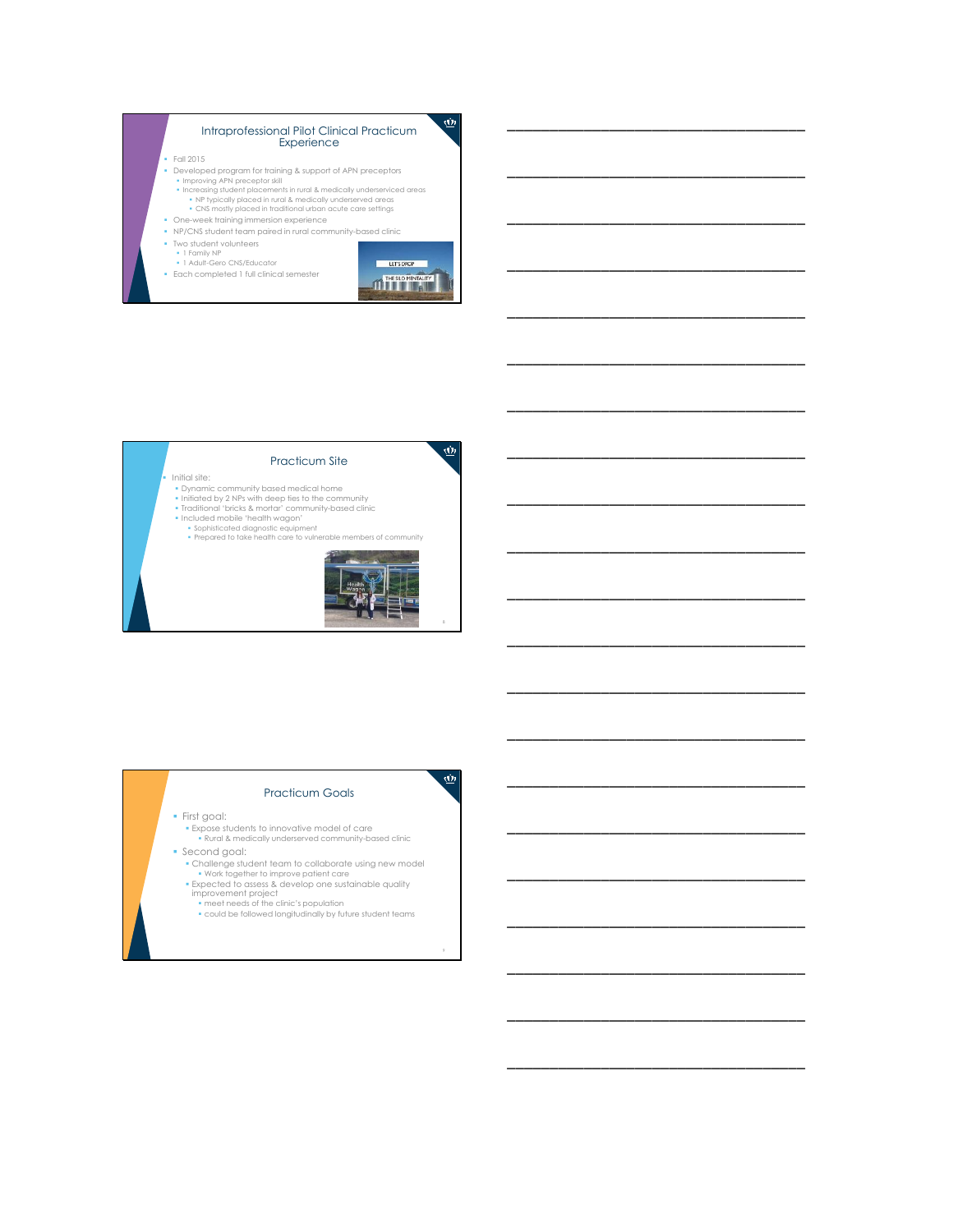

\_\_\_\_\_\_\_\_\_\_\_\_\_\_\_\_\_\_\_\_\_\_\_\_\_\_\_\_\_\_\_\_\_\_\_

\_\_\_\_\_\_\_\_\_\_\_\_\_\_\_\_\_\_\_\_\_\_\_\_\_\_\_\_\_\_\_\_\_\_\_

\_\_\_\_\_\_\_\_\_\_\_\_\_\_\_\_\_\_\_\_\_\_\_\_\_\_\_\_\_\_\_\_\_\_\_

\_\_\_\_\_\_\_\_\_\_\_\_\_\_\_\_\_\_\_\_\_\_\_\_\_\_\_\_\_\_\_\_\_\_\_

\_\_\_\_\_\_\_\_\_\_\_\_\_\_\_\_\_\_\_\_\_\_\_\_\_\_\_\_\_\_\_\_\_\_\_

\_\_\_\_\_\_\_\_\_\_\_\_\_\_\_\_\_\_\_\_\_\_\_\_\_\_\_\_\_\_\_\_\_\_\_

\_\_\_\_\_\_\_\_\_\_\_\_\_\_\_\_\_\_\_\_\_\_\_\_\_\_\_\_\_\_\_\_\_\_\_

\_\_\_\_\_\_\_\_\_\_\_\_\_\_\_\_\_\_\_\_\_\_\_\_\_\_\_\_\_\_\_\_\_\_\_

\_\_\_\_\_\_\_\_\_\_\_\_\_\_\_\_\_\_\_\_\_\_\_\_\_\_\_\_\_\_\_\_\_\_\_

\_\_\_\_\_\_\_\_\_\_\_\_\_\_\_\_\_\_\_\_\_\_\_\_\_\_\_\_\_\_\_\_\_\_\_

\_\_\_\_\_\_\_\_\_\_\_\_\_\_\_\_\_\_\_\_\_\_\_\_\_\_\_\_\_\_\_\_\_\_\_

\_\_\_\_\_\_\_\_\_\_\_\_\_\_\_\_\_\_\_\_\_\_\_\_\_\_\_\_\_\_\_\_\_\_\_

\_\_\_\_\_\_\_\_\_\_\_\_\_\_\_\_\_\_\_\_\_\_\_\_\_\_\_\_\_\_\_\_\_\_\_

\_\_\_\_\_\_\_\_\_\_\_\_\_\_\_\_\_\_\_\_\_\_\_\_\_\_\_\_\_\_\_\_\_\_\_

\_\_\_\_\_\_\_\_\_\_\_\_\_\_\_\_\_\_\_\_\_\_\_\_\_\_\_\_\_\_\_\_\_\_\_

\_\_\_\_\_\_\_\_\_\_\_\_\_\_\_\_\_\_\_\_\_\_\_\_\_\_\_\_\_\_\_\_\_\_\_

\_\_\_\_\_\_\_\_\_\_\_\_\_\_\_\_\_\_\_\_\_\_\_\_\_\_\_\_\_\_\_\_\_\_\_

\_\_\_\_\_\_\_\_\_\_\_\_\_\_\_\_\_\_\_\_\_\_\_\_\_\_\_\_\_\_\_\_\_\_\_

\_\_\_\_\_\_\_\_\_\_\_\_\_\_\_\_\_\_\_\_\_\_\_\_\_\_\_\_\_\_\_\_\_\_\_

\_\_\_\_\_\_\_\_\_\_\_\_\_\_\_\_\_\_\_\_\_\_\_\_\_\_\_\_\_\_\_\_\_\_\_

\_\_\_\_\_\_\_\_\_\_\_\_\_\_\_\_\_\_\_\_\_\_\_\_\_\_\_\_\_\_\_\_\_\_\_



#### The Student Experience

- NP realized need for extended teaching
	- Diabetes management and healthy living Most patients traveled over 1hour "off of the mountain" Unable to make frequent visits
	- Medications and supplies to manage diabetes provided

12

 $\overline{\mathbf{\underline{\omega}}}$ 

Patients unable to access healthy fruits and vegetables Closest grocery store over 1 hour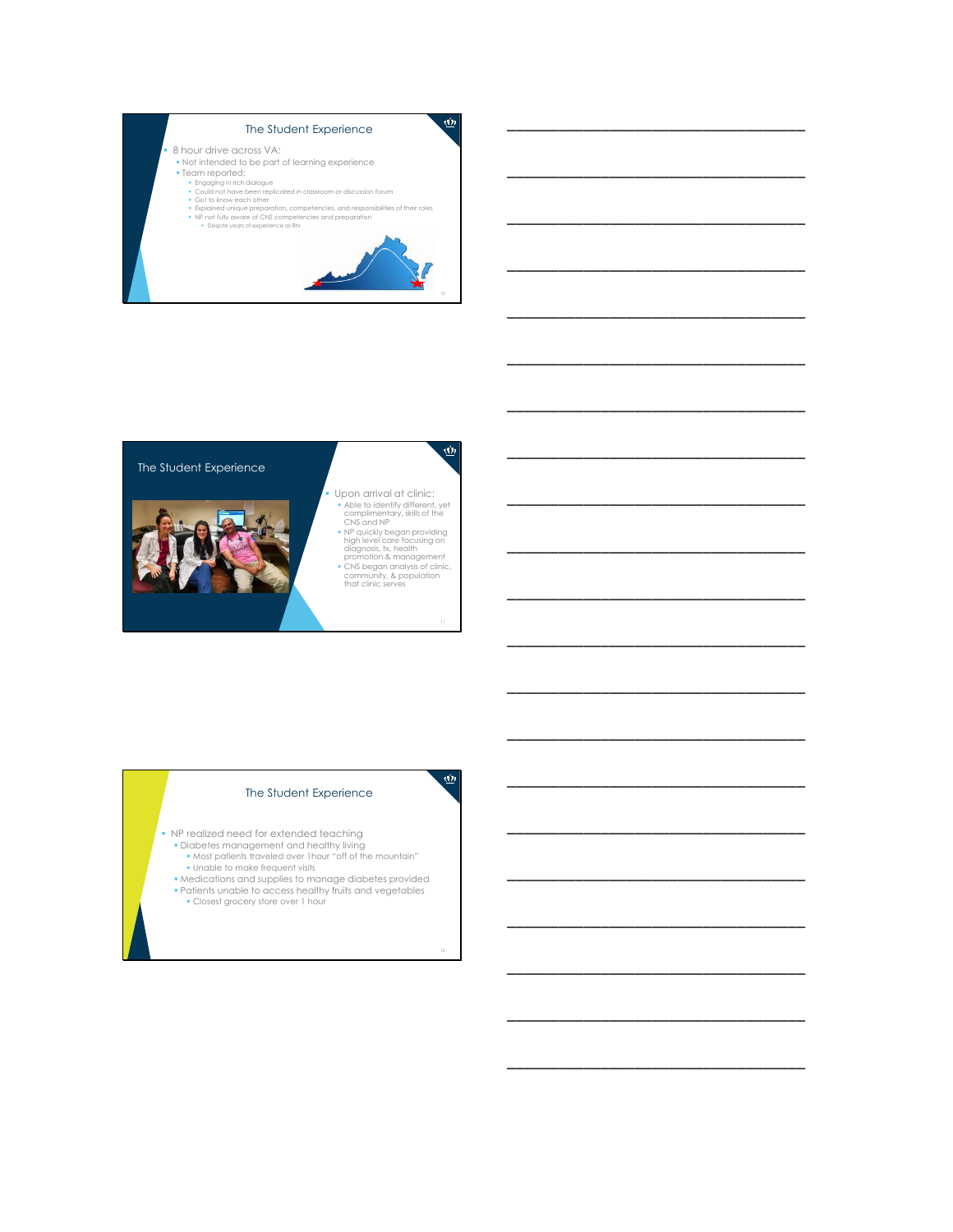# The Student Experience

- Staff felt CNS should lead diabetes education program Beginning with phone contact to schedule education session 150 identified community members Student reached 7 able to come to clinic
	-
	- Student began conducting informal survey To determine why community members could not attend
		- Common themes included: Need to care for family member Lack of transportation Conflicting work schedules
			-
			-



 $\dot{\textbf{w}}$ 

14

 $\overline{\mathbf{\underline{\omega}}}$ 

CC coming together<br>is the beginning.<br>Keeping together<br>is progress. Working together...<br>is success.

 $\underline{\vec{w}}$ 

15

\_\_\_\_\_\_\_\_\_\_\_\_\_\_\_\_\_\_\_\_\_\_\_\_\_\_\_\_\_\_\_\_\_\_\_

\_\_\_\_\_\_\_\_\_\_\_\_\_\_\_\_\_\_\_\_\_\_\_\_\_\_\_\_\_\_\_\_\_\_\_

\_\_\_\_\_\_\_\_\_\_\_\_\_\_\_\_\_\_\_\_\_\_\_\_\_\_\_\_\_\_\_\_\_\_\_

\_\_\_\_\_\_\_\_\_\_\_\_\_\_\_\_\_\_\_\_\_\_\_\_\_\_\_\_\_\_\_\_\_\_\_

\_\_\_\_\_\_\_\_\_\_\_\_\_\_\_\_\_\_\_\_\_\_\_\_\_\_\_\_\_\_\_\_\_\_\_

\_\_\_\_\_\_\_\_\_\_\_\_\_\_\_\_\_\_\_\_\_\_\_\_\_\_\_\_\_\_\_\_\_\_\_

\_\_\_\_\_\_\_\_\_\_\_\_\_\_\_\_\_\_\_\_\_\_\_\_\_\_\_\_\_\_\_\_\_\_\_

\_\_\_\_\_\_\_\_\_\_\_\_\_\_\_\_\_\_\_\_\_\_\_\_\_\_\_\_\_\_\_\_\_\_\_

\_\_\_\_\_\_\_\_\_\_\_\_\_\_\_\_\_\_\_\_\_\_\_\_\_\_\_\_\_\_\_\_\_\_\_

\_\_\_\_\_\_\_\_\_\_\_\_\_\_\_\_\_\_\_\_\_\_\_\_\_\_\_\_\_\_\_\_\_\_\_

\_\_\_\_\_\_\_\_\_\_\_\_\_\_\_\_\_\_\_\_\_\_\_\_\_\_\_\_\_\_\_\_\_\_\_

\_\_\_\_\_\_\_\_\_\_\_\_\_\_\_\_\_\_\_\_\_\_\_\_\_\_\_\_\_\_\_\_\_\_\_

\_\_\_\_\_\_\_\_\_\_\_\_\_\_\_\_\_\_\_\_\_\_\_\_\_\_\_\_\_\_\_\_\_\_\_

\_\_\_\_\_\_\_\_\_\_\_\_\_\_\_\_\_\_\_\_\_\_\_\_\_\_\_\_\_\_\_\_\_\_\_

\_\_\_\_\_\_\_\_\_\_\_\_\_\_\_\_\_\_\_\_\_\_\_\_\_\_\_\_\_\_\_\_\_\_\_

\_\_\_\_\_\_\_\_\_\_\_\_\_\_\_\_\_\_\_\_\_\_\_\_\_\_\_\_\_\_\_\_\_\_\_

\_\_\_\_\_\_\_\_\_\_\_\_\_\_\_\_\_\_\_\_\_\_\_\_\_\_\_\_\_\_\_\_\_\_\_

\_\_\_\_\_\_\_\_\_\_\_\_\_\_\_\_\_\_\_\_\_\_\_\_\_\_\_\_\_\_\_\_\_\_\_

\_\_\_\_\_\_\_\_\_\_\_\_\_\_\_\_\_\_\_\_\_\_\_\_\_\_\_\_\_\_\_\_\_\_\_

\_\_\_\_\_\_\_\_\_\_\_\_\_\_\_\_\_\_\_\_\_\_\_\_\_\_\_\_\_\_\_\_\_\_\_

\_\_\_\_\_\_\_\_\_\_\_\_\_\_\_\_\_\_\_\_\_\_\_\_\_\_\_\_\_\_\_\_\_\_\_

#### The Student Experience

- Student team identified typical wait time to see NP as opportunity for CNS to begin educating on: Disease management
	- Healthy living
	- Community resources
- "Tag-team" approach worked well
- CNS able to:



- 
- Gather valuable concise info during educational session Provide info to NP, aiding in facilitation of appointment
- 

#### **Outcomes**

- Students reported:
- Increased levels of understanding of APN roles & scope of practice
- Experience was "invaluable" Exposed brokenness & great needs that exist within their own state Calling to return to clinic or similar settings upon graduation • Volunteer basis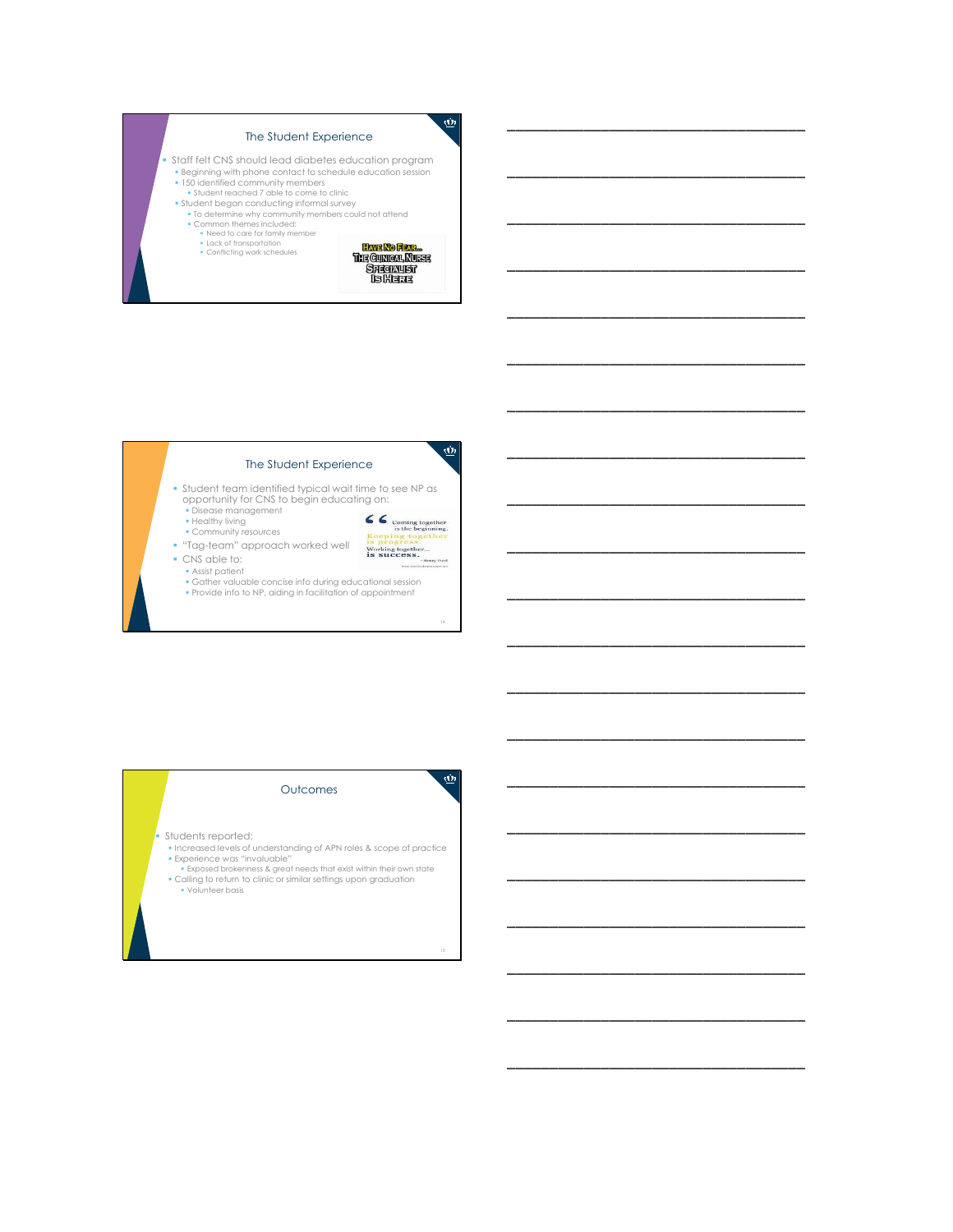# Outcomes

- CNS student had not considered returning to rural roots: Articulated new desire to practice in rural community setting Original plan of working in urban acute care setting
- 
- Experience enabled students to develop programs: Utilizing expertise inherent in each role
- **Addressing pressing rural healthcare needs**
- Several students since collaborated in clinical based research projects

#### Conclusion and Next Steps

- Students & faculty realized richness of experience
- Outcomes could not have occurred without intraprofessional partnership
- Healthcare needs to embrace new models of care
- Intraprofessional work essential CNS/NP partnership can provide powerful vehicle for change



18

 $\overline{\mathbf{\underline{\omega}}}$ 

16

 $\underline{\vec{w}}$ 

 $\dot{\underline{\omega}}$ 

\_\_\_\_\_\_\_\_\_\_\_\_\_\_\_\_\_\_\_\_\_\_\_\_\_\_\_\_\_\_\_\_\_\_\_

\_\_\_\_\_\_\_\_\_\_\_\_\_\_\_\_\_\_\_\_\_\_\_\_\_\_\_\_\_\_\_\_\_\_\_

\_\_\_\_\_\_\_\_\_\_\_\_\_\_\_\_\_\_\_\_\_\_\_\_\_\_\_\_\_\_\_\_\_\_\_

\_\_\_\_\_\_\_\_\_\_\_\_\_\_\_\_\_\_\_\_\_\_\_\_\_\_\_\_\_\_\_\_\_\_\_

\_\_\_\_\_\_\_\_\_\_\_\_\_\_\_\_\_\_\_\_\_\_\_\_\_\_\_\_\_\_\_\_\_\_\_

\_\_\_\_\_\_\_\_\_\_\_\_\_\_\_\_\_\_\_\_\_\_\_\_\_\_\_\_\_\_\_\_\_\_\_

\_\_\_\_\_\_\_\_\_\_\_\_\_\_\_\_\_\_\_\_\_\_\_\_\_\_\_\_\_\_\_\_\_\_\_

\_\_\_\_\_\_\_\_\_\_\_\_\_\_\_\_\_\_\_\_\_\_\_\_\_\_\_\_\_\_\_\_\_\_\_

\_\_\_\_\_\_\_\_\_\_\_\_\_\_\_\_\_\_\_\_\_\_\_\_\_\_\_\_\_\_\_\_\_\_\_

\_\_\_\_\_\_\_\_\_\_\_\_\_\_\_\_\_\_\_\_\_\_\_\_\_\_\_\_\_\_\_\_\_\_\_

\_\_\_\_\_\_\_\_\_\_\_\_\_\_\_\_\_\_\_\_\_\_\_\_\_\_\_\_\_\_\_\_\_\_\_

\_\_\_\_\_\_\_\_\_\_\_\_\_\_\_\_\_\_\_\_\_\_\_\_\_\_\_\_\_\_\_\_\_\_\_

\_\_\_\_\_\_\_\_\_\_\_\_\_\_\_\_\_\_\_\_\_\_\_\_\_\_\_\_\_\_\_\_\_\_\_

\_\_\_\_\_\_\_\_\_\_\_\_\_\_\_\_\_\_\_\_\_\_\_\_\_\_\_\_\_\_\_\_\_\_\_

\_\_\_\_\_\_\_\_\_\_\_\_\_\_\_\_\_\_\_\_\_\_\_\_\_\_\_\_\_\_\_\_\_\_\_

\_\_\_\_\_\_\_\_\_\_\_\_\_\_\_\_\_\_\_\_\_\_\_\_\_\_\_\_\_\_\_\_\_\_\_

\_\_\_\_\_\_\_\_\_\_\_\_\_\_\_\_\_\_\_\_\_\_\_\_\_\_\_\_\_\_\_\_\_\_\_

\_\_\_\_\_\_\_\_\_\_\_\_\_\_\_\_\_\_\_\_\_\_\_\_\_\_\_\_\_\_\_\_\_\_\_

\_\_\_\_\_\_\_\_\_\_\_\_\_\_\_\_\_\_\_\_\_\_\_\_\_\_\_\_\_\_\_\_\_\_\_

\_\_\_\_\_\_\_\_\_\_\_\_\_\_\_\_\_\_\_\_\_\_\_\_\_\_\_\_\_\_\_\_\_\_\_

\_\_\_\_\_\_\_\_\_\_\_\_\_\_\_\_\_\_\_\_\_\_\_\_\_\_\_\_\_\_\_\_\_\_\_

#### Conclusion and Next Steps

- Additional rural community-based settings located
- Each student must have at least 1 partnering experience before graduation 1 team per semester
- 
- Goal = deliverable for each site Can be continued by next student team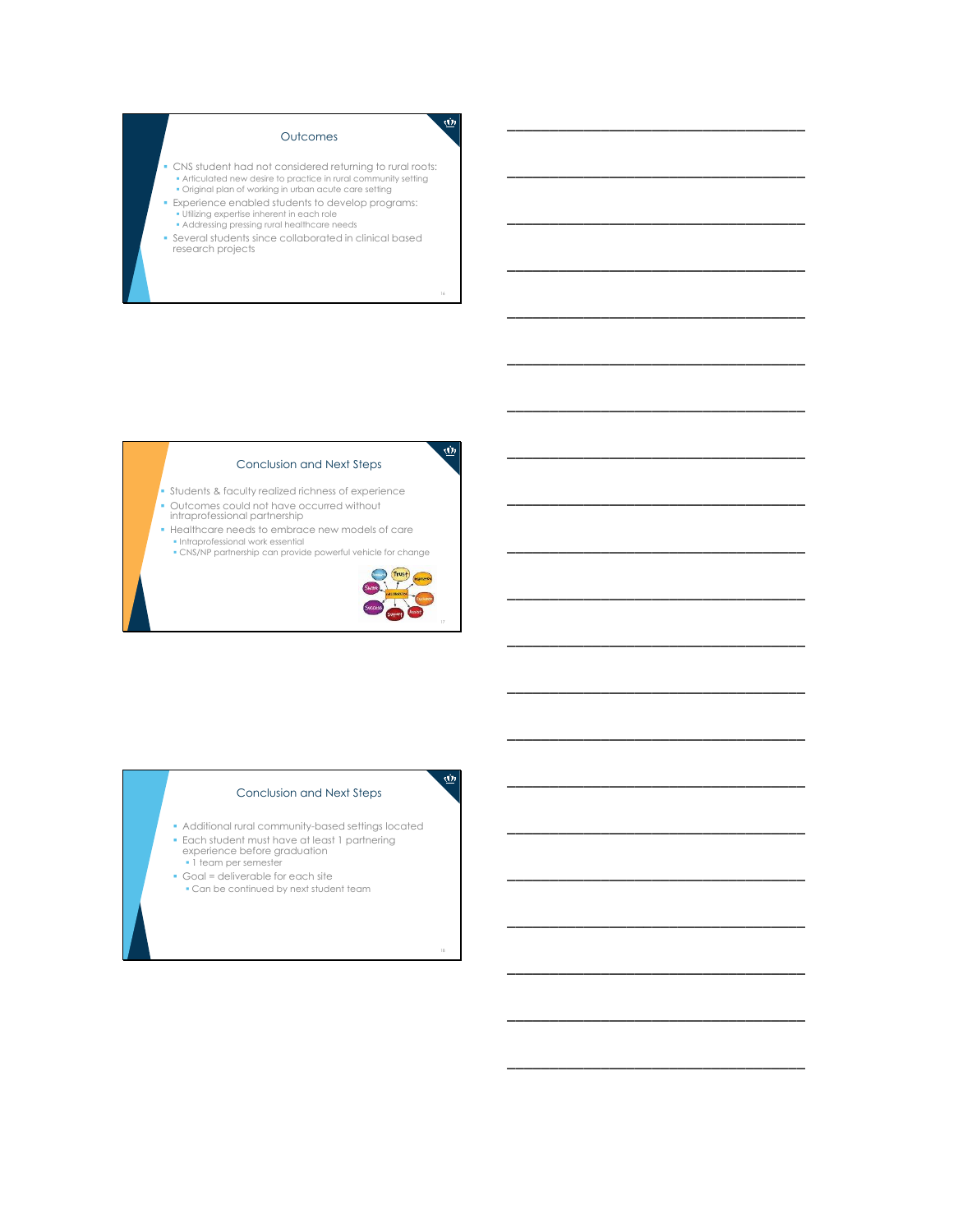# Lessons Learned

- Expensive = funding needed
- Clinical sites must have clear understanding of each APN role Many rural community-based clinical sites do not have CNS preceptor Most are unaware of what role is & how CNS will benefit the clinic
- Faculty must invest time in visiting sites, face-to-face or virtually As each CNS/NP team travels to a new site, APN roles modeled by students Further educating providers in community



20

 $\dot{\underline{\omega}}$ 

 $\dot{\textbf{w}}$ 

\_\_\_\_\_\_\_\_\_\_\_\_\_\_\_\_\_\_\_\_\_\_\_\_\_\_\_\_\_\_\_\_\_\_\_

\_\_\_\_\_\_\_\_\_\_\_\_\_\_\_\_\_\_\_\_\_\_\_\_\_\_\_\_\_\_\_\_\_\_\_

\_\_\_\_\_\_\_\_\_\_\_\_\_\_\_\_\_\_\_\_\_\_\_\_\_\_\_\_\_\_\_\_\_\_\_

\_\_\_\_\_\_\_\_\_\_\_\_\_\_\_\_\_\_\_\_\_\_\_\_\_\_\_\_\_\_\_\_\_\_\_

\_\_\_\_\_\_\_\_\_\_\_\_\_\_\_\_\_\_\_\_\_\_\_\_\_\_\_\_\_\_\_\_\_\_\_

\_\_\_\_\_\_\_\_\_\_\_\_\_\_\_\_\_\_\_\_\_\_\_\_\_\_\_\_\_\_\_\_\_\_\_

\_\_\_\_\_\_\_\_\_\_\_\_\_\_\_\_\_\_\_\_\_\_\_\_\_\_\_\_\_\_\_\_\_\_\_

\_\_\_\_\_\_\_\_\_\_\_\_\_\_\_\_\_\_\_\_\_\_\_\_\_\_\_\_\_\_\_\_\_\_\_

\_\_\_\_\_\_\_\_\_\_\_\_\_\_\_\_\_\_\_\_\_\_\_\_\_\_\_\_\_\_\_\_\_\_\_

\_\_\_\_\_\_\_\_\_\_\_\_\_\_\_\_\_\_\_\_\_\_\_\_\_\_\_\_\_\_\_\_\_\_\_

\_\_\_\_\_\_\_\_\_\_\_\_\_\_\_\_\_\_\_\_\_\_\_\_\_\_\_\_\_\_\_\_\_\_\_

\_\_\_\_\_\_\_\_\_\_\_\_\_\_\_\_\_\_\_\_\_\_\_\_\_\_\_\_\_\_\_\_\_\_\_

\_\_\_\_\_\_\_\_\_\_\_\_\_\_\_\_\_\_\_\_\_\_\_\_\_\_\_\_\_\_\_\_\_\_\_

\_\_\_\_\_\_\_\_\_\_\_\_\_\_\_\_\_\_\_\_\_\_\_\_\_\_\_\_\_\_\_\_\_\_\_

\_\_\_\_\_\_\_\_\_\_\_\_\_\_\_\_\_\_\_\_\_\_\_\_\_\_\_\_\_\_\_\_\_\_\_

\_\_\_\_\_\_\_\_\_\_\_\_\_\_\_\_\_\_\_\_\_\_\_\_\_\_\_\_\_\_\_\_\_\_\_

\_\_\_\_\_\_\_\_\_\_\_\_\_\_\_\_\_\_\_\_\_\_\_\_\_\_\_\_\_\_\_\_\_\_\_

\_\_\_\_\_\_\_\_\_\_\_\_\_\_\_\_\_\_\_\_\_\_\_\_\_\_\_\_\_\_\_\_\_\_\_

\_\_\_\_\_\_\_\_\_\_\_\_\_\_\_\_\_\_\_\_\_\_\_\_\_\_\_\_\_\_\_\_\_\_\_

\_\_\_\_\_\_\_\_\_\_\_\_\_\_\_\_\_\_\_\_\_\_\_\_\_\_\_\_\_\_\_\_\_\_\_

\_\_\_\_\_\_\_\_\_\_\_\_\_\_\_\_\_\_\_\_\_\_\_\_\_\_\_\_\_\_\_\_\_\_\_

# Remote Area Medical Clinic Experience

Students submitted IRB application:

- Return to area during a RAM mission weekend
- 
- $\bullet$  Collect demographic data & info on how population would<br>| prefer to receive health information<br>|• Determine needs as articulated by members of community
- Original 2 students joined by:
- Another CNS & NP student Interprofessional faculty led team
- 
- Returned to collect data on over 220 patients

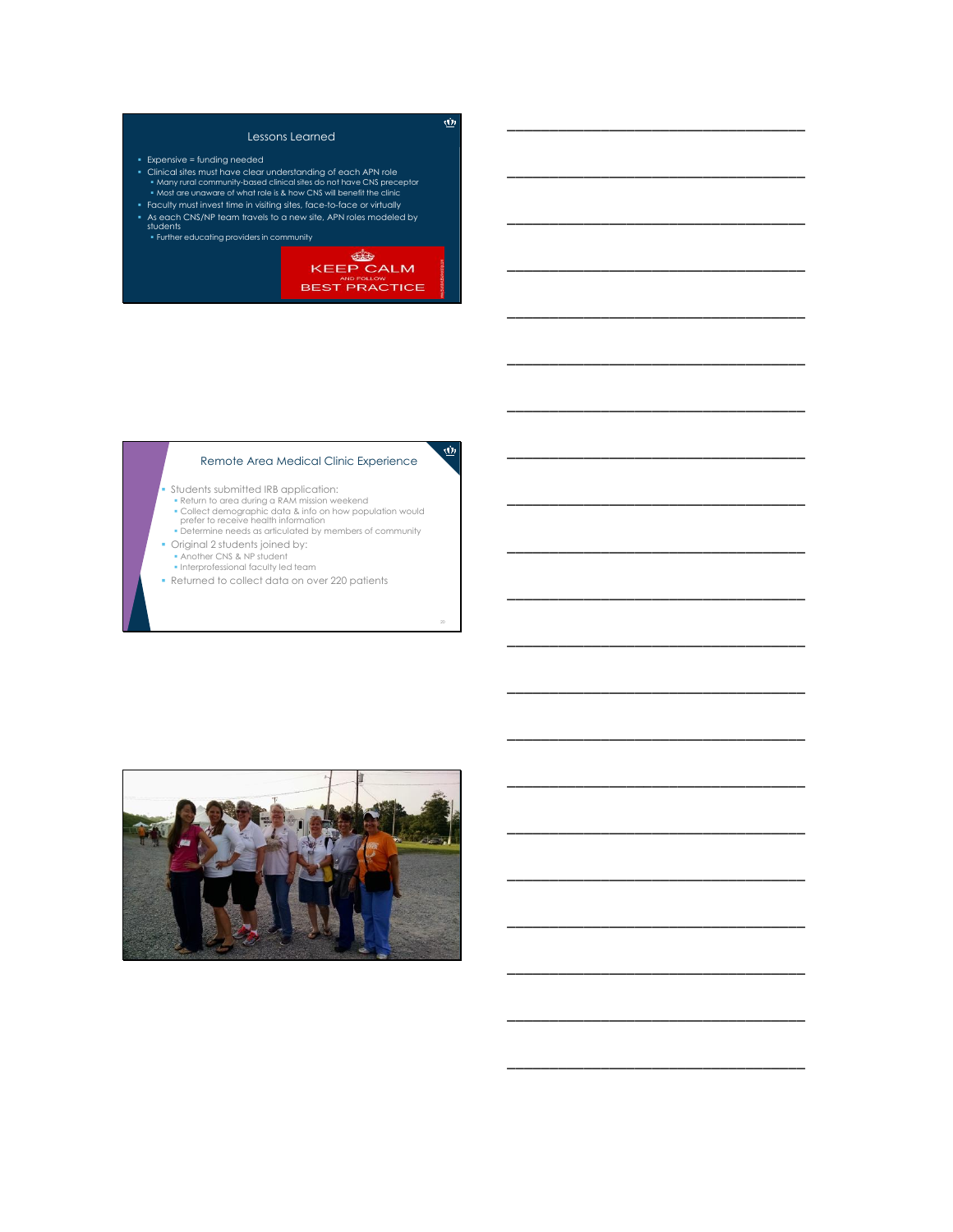# Remote Area Medical Clinic Experience

- Final data analysis still underway
- Preliminary data = vast majority preferred written material to take home vs. classroom or online
- Findings used by next student team to tailor an educational program
- **Fits the needs of the population based on interest & availability**
- Student team & faculty published article in VNA quarterly newsletter

22

 $\underline{\vec{w}}$ 

 $\dot{\textbf{w}}$ 

23

 $\dot{\underline{\omega}}$ 

\_\_\_\_\_\_\_\_\_\_\_\_\_\_\_\_\_\_\_\_\_\_\_\_\_\_\_\_\_\_\_\_\_\_\_

\_\_\_\_\_\_\_\_\_\_\_\_\_\_\_\_\_\_\_\_\_\_\_\_\_\_\_\_\_\_\_\_\_\_\_

\_\_\_\_\_\_\_\_\_\_\_\_\_\_\_\_\_\_\_\_\_\_\_\_\_\_\_\_\_\_\_\_\_\_\_

\_\_\_\_\_\_\_\_\_\_\_\_\_\_\_\_\_\_\_\_\_\_\_\_\_\_\_\_\_\_\_\_\_\_\_

\_\_\_\_\_\_\_\_\_\_\_\_\_\_\_\_\_\_\_\_\_\_\_\_\_\_\_\_\_\_\_\_\_\_\_

\_\_\_\_\_\_\_\_\_\_\_\_\_\_\_\_\_\_\_\_\_\_\_\_\_\_\_\_\_\_\_\_\_\_\_

\_\_\_\_\_\_\_\_\_\_\_\_\_\_\_\_\_\_\_\_\_\_\_\_\_\_\_\_\_\_\_\_\_\_\_

\_\_\_\_\_\_\_\_\_\_\_\_\_\_\_\_\_\_\_\_\_\_\_\_\_\_\_\_\_\_\_\_\_\_\_

\_\_\_\_\_\_\_\_\_\_\_\_\_\_\_\_\_\_\_\_\_\_\_\_\_\_\_\_\_\_\_\_\_\_\_

\_\_\_\_\_\_\_\_\_\_\_\_\_\_\_\_\_\_\_\_\_\_\_\_\_\_\_\_\_\_\_\_\_\_\_

\_\_\_\_\_\_\_\_\_\_\_\_\_\_\_\_\_\_\_\_\_\_\_\_\_\_\_\_\_\_\_\_\_\_\_

\_\_\_\_\_\_\_\_\_\_\_\_\_\_\_\_\_\_\_\_\_\_\_\_\_\_\_\_\_\_\_\_\_\_\_

\_\_\_\_\_\_\_\_\_\_\_\_\_\_\_\_\_\_\_\_\_\_\_\_\_\_\_\_\_\_\_\_\_\_\_

\_\_\_\_\_\_\_\_\_\_\_\_\_\_\_\_\_\_\_\_\_\_\_\_\_\_\_\_\_\_\_\_\_\_\_

\_\_\_\_\_\_\_\_\_\_\_\_\_\_\_\_\_\_\_\_\_\_\_\_\_\_\_\_\_\_\_\_\_\_\_

\_\_\_\_\_\_\_\_\_\_\_\_\_\_\_\_\_\_\_\_\_\_\_\_\_\_\_\_\_\_\_\_\_\_\_

\_\_\_\_\_\_\_\_\_\_\_\_\_\_\_\_\_\_\_\_\_\_\_\_\_\_\_\_\_\_\_\_\_\_\_

\_\_\_\_\_\_\_\_\_\_\_\_\_\_\_\_\_\_\_\_\_\_\_\_\_\_\_\_\_\_\_\_\_\_\_

\_\_\_\_\_\_\_\_\_\_\_\_\_\_\_\_\_\_\_\_\_\_\_\_\_\_\_\_\_\_\_\_\_\_\_

\_\_\_\_\_\_\_\_\_\_\_\_\_\_\_\_\_\_\_\_\_\_\_\_\_\_\_\_\_\_\_\_\_\_\_

\_\_\_\_\_\_\_\_\_\_\_\_\_\_\_\_\_\_\_\_\_\_\_\_\_\_\_\_\_\_\_\_\_\_\_

### Intraprofessional Experience Implications

- **Increase awareness of:** APN roles
- 
- Scope of practice Avenues for future collaboration
- Enable APNs to provide cost-effective, patient-centered quality services

COLLABORATION

# Intraprofessional Experience Implications

- Meant to bridge healthcare gaps for vulnerable populations
- Must be placed early in programs
- Must be focused
- May be expanded to include all APN student roles
- Sustainable model for intraprofessional advanced practice clinical<br>education<br>Fasily replicated by other schools<br>CONFERENCE
- Easily replicated by other schools



24